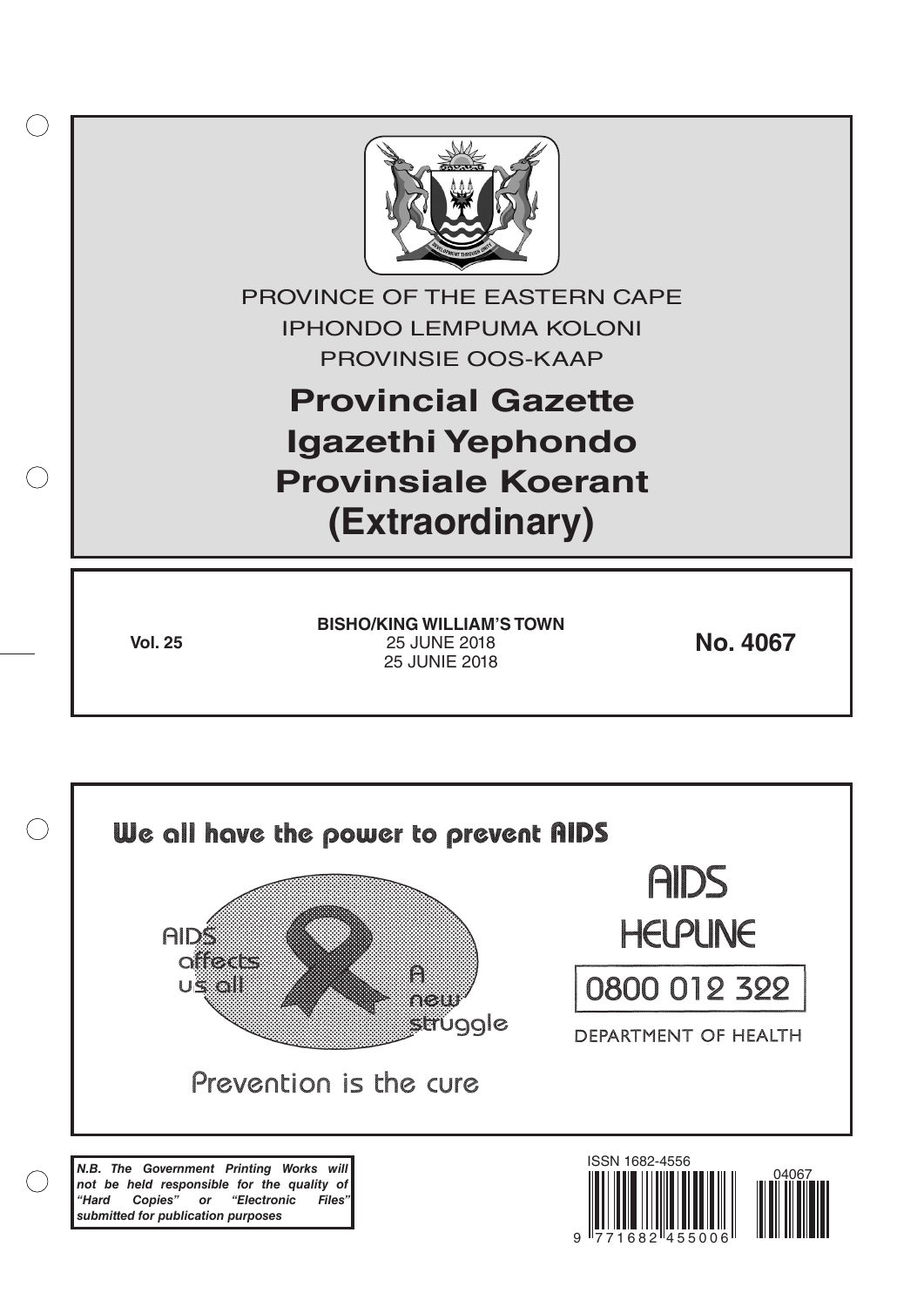## **IMPORTANT NOTICE:**

**The GovernmenT PrinTinG Works Will noT be held resPonsible for any errors ThaT miGhT occur due To The submission of incomPleTe / incorrecT / illeGible coPy.**

**no fuTure queries Will be handled in connecTion WiTh The above.**

### **CONTENTS**

|     |                                                                                                         | Gazette<br>No. | Paae<br>No. |
|-----|---------------------------------------------------------------------------------------------------------|----------------|-------------|
|     | <b>LOCAL AUTHORITY NOTICES • PLAASLIKE OWERHEIDS KENNISGEWINGS</b>                                      |                |             |
| 122 | Local Government Municipal Property Rates Act (6/2004): Notice by Local Authority: Mnguma Municipality: | 4067           |             |
| 123 | local Government Municipal Property Rates Act (6/2014): All property owners/rates payaers within Mnguma | 4067           |             |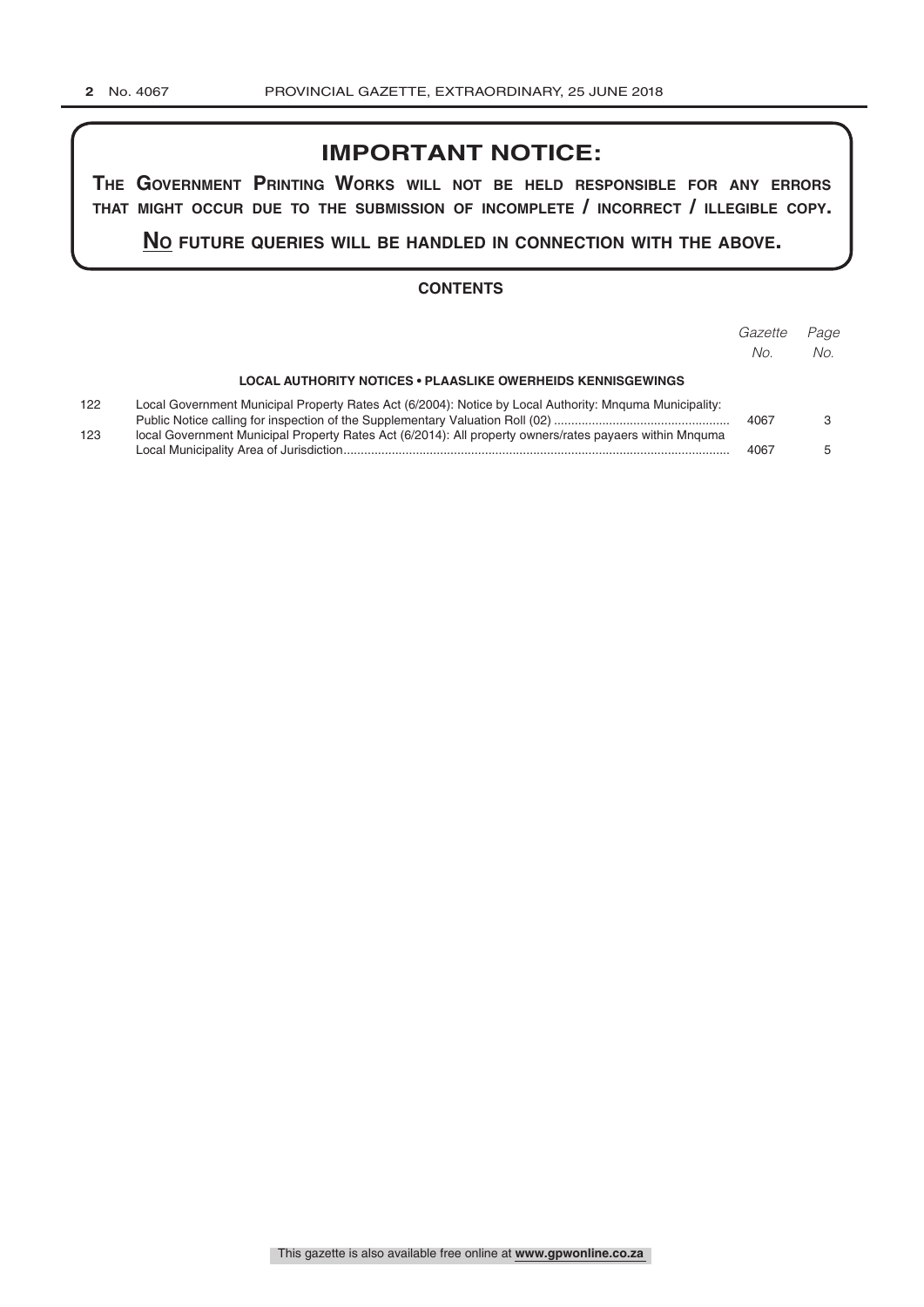## Local Authority Notices • Plaaslike Owerheids Kennisgewings

### **LOCAL AUTHORITY NOTICE 122 OF 2018**



# **NOTICE BY LOCAL AUTHORITY: MNQUMA MUNICIPALITY PUBLIC NOTICE CALLING FOR INSPECTION OF THE SUPPLEMENTARY VALUATION ROLL (02)**

Notice is hereby given in terms of Section 49 (1) (a) (i) read together with section 78 (2) of the Local Government Municipal Property Rates Act, 2004 (Act 6 of 2004), hereafter referred to as the "Act", that the Supplementary Valuation Roll for the financial years 01 July 2018 to 30 June 2019 is open for public inspection at the municipal office 25 June 2018 to 03 August 2018.

The Mnquma Local Municipality invites any property owner or other person, in terms of section 49 (1) (a) (ii) read together with section 78 (2) of the Act, who desires to lodge an objection with the municipal manager in respect of any matter reflected in, or omitted from, the Supplementary Valuation Roll to do so within the prescribed period of 25 June 2018 to 03 August 2018.

Your attention is specifically drawn to section 52(2) of the Act that an objection must be in relation to a specific individual property and not against the valuation roll as such, and section 50(6) further provides that the lodging of an objection does not defer liability of payment of rates beyond the date determined for payment.

The prescribed forms for lodging of an objection are obtainable at the Municipal Offices.

Closing date for objections is 16:00 on 03 August 2018. No late objections will be considered by the Municipal Valuer or the Valuation Appeal Board.

**Municipality Valuations Section 23 High Street Butterworth 4960**

### **For enquires please contact: 047 401 2400**

**Please note that no objections will be considered by the Municipality, unless it is on the prescribed form and lodged before the closing date.**

Issued by:

**Municipal Manager**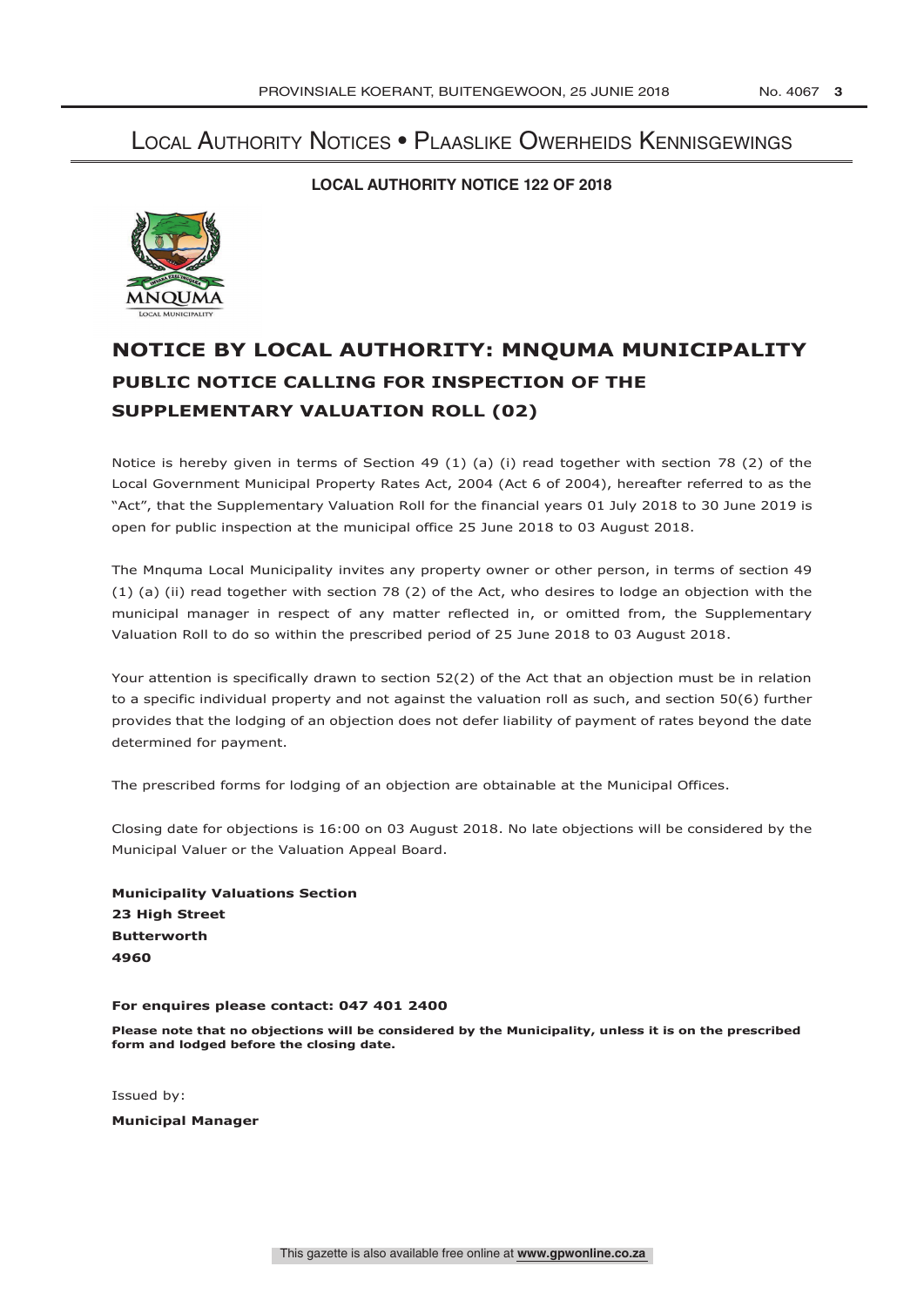

### **UMASIPALA wase MNQUMA**

### **ISAZISO SIKAWONKEWONKE ESIBIZA ABANTU UKUZOHLOLA UMQULU WOXOKOMEZELELO KUMAXABISO WOMHLABA KUNYAKA KA**

Oku kukwazisa ngokwesiqendu 49(1)(a)(i) esifundwa kanye nesiqendu 78(2) somthetho owaziwa ngo Local Government Municipal Property Rates Act (umthetho wesi 6 ka 2004) ukuba uluhlu oluxokonyezwleyo lamaxabiso omhlaba weethuba elisuka ku 01 July 2018 ukufika ku 30 June 2019 likulungele ukuhlolwa kwi ofisi zika masipala ukusukela ku 25 June 2018 ukufika ku 03 August 2018.

Umasipala umema wonke umnini womhlaba kunye nawo wonke amanye amalungu omphakathi ngokwesiqendu 49(1)(a)(i) esifundwa kanye nesiqendu 78(2) somthetho owaziwa ngo Local Government Municipal Property Rates Act (umthetho wesi 6 ka 2004) onesichaso ukuba abhalele umphathiswa kamasipala zingedlulanga intsuku ezibekiweyo.

Makuqatshelwe ukuba ngokwesiqendu 52(2) sawo lomthetho obizwa ngokuba yiLocal Government Municipal Property Rates Act (umthetho wesi 6 ka 2004) nasiphi isichaso esenziwayo kufuneka sibe sisingisa ngokucacileyo kumhlaba othile ozimelegeqe singachasi uMqulu Wamaxabiso Omhlaba gabalala siphinde sicacise ukuba ngokwesiqendu 50(6) izichaso azithethi ukuba iirhafu zika masipala azizu batalwa ngexesha ezifuneka ngalo.

Iifomu zokwenza izichaso ziya fumaneka kwi ofisi zika masipala.

Imini yokuvalwa kwe zichaso ngu 03 August 2018 ngo 16:00. Izichaso ezifike emva kwexesha azizujongwa yiBhodi yeziBheno Zokuhlolwa okanye yiMunicipal Valuer.

Inkchukacha

**Municipality Valuations Section 23 High Street Butterworth 4960 For enquires please contact: 047 401 2400**

**Please note that no objections will be considered by the Municipality, unless it is on the prescribed form and lodged before the closing date.**

Issued by: **Municipal Manager**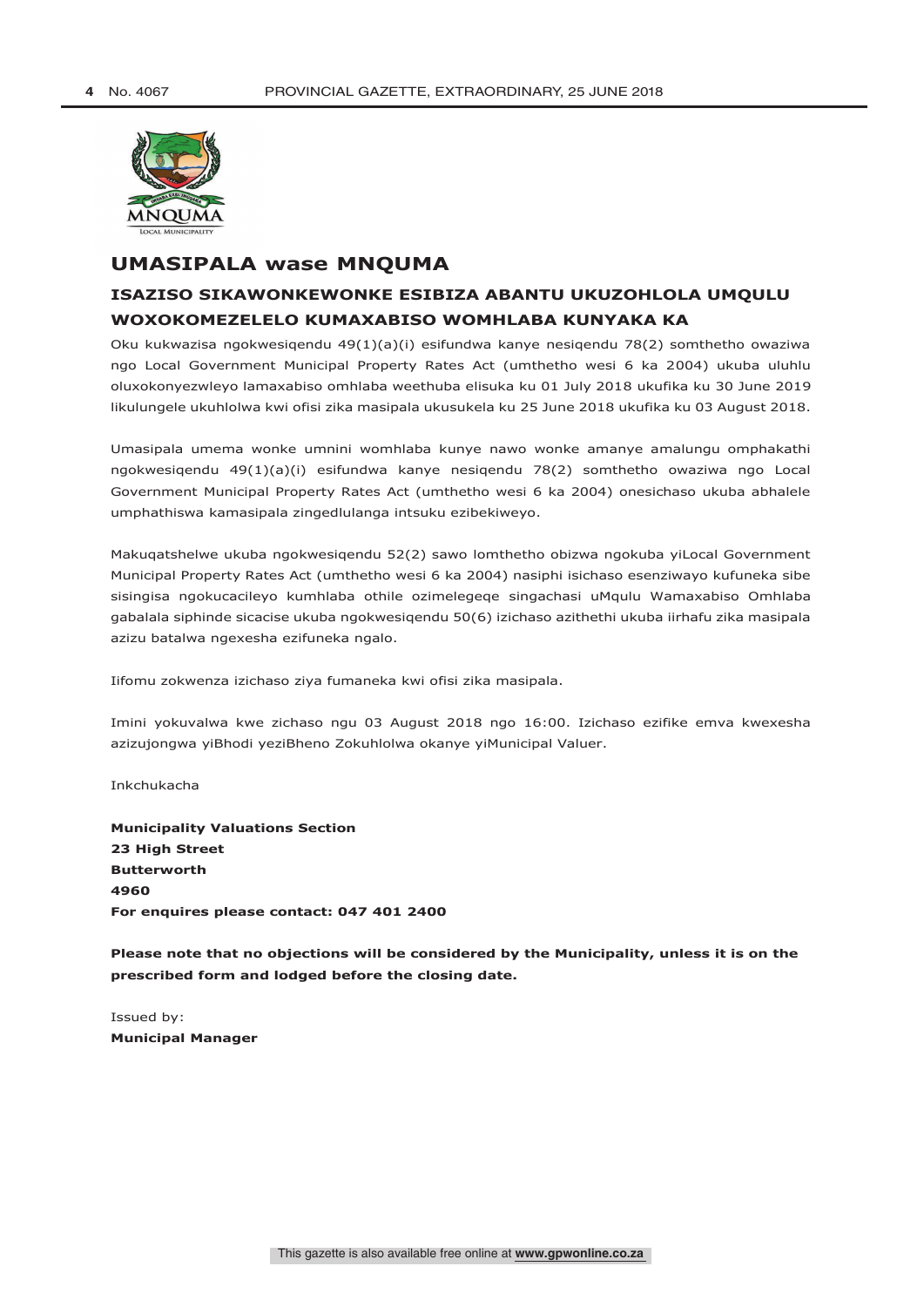### **LOCAL AUTHORITY NOTICE 123 OF 2018**

### **Mnquma Local Municipality**



### **NOTICE**

### **All property owners / rates payers within Mnquma Local Municipality area of Jurisdiction**

Notice is hereby given to all property owners /rates payers in terms of a decision that was taken by Eastern Cape MEC for local government in terms of section 32(2) of the local Government Municipal Property Rates Act 6 of 2014, that Mnquma Local Municipality 2014/2018 General valuation roll will remain valid until 30th June 2019.

For further information you may contact Mnquma property valuation officers on: 047 401 2400

Mnquma Property valuation office

23 High Street

Butterworth

4960

----------------------------------------------------------------------------------------------------

### **ISAZISO**

#### **Kubo bonke abanini mizi/mihlaba nabahlawuli rhafu yemihlaba kulo Masipalati wase Mnquma**

Esi saziso siqondene nabanini bemizi, nabahlawuli berhafu ngokwesigqibo esithatyathwe nguMpatiswa Wesebe Loburhulumente Bengingqi Lorhulumento kwi Mpuma Koloni umthetho we 32(2) obizwa ngokuba yiLocal Government Municipal property rates Act 6 of 2014 . Kumqulu woMasipala wase Mnquma wamaxabiso mizi/ mihlaba wonyaka ka2014 ukuya kunyaka ka 2018 amaxabiso awasayi kutshintsha kude kube ngomhla we 30 kweye Silimela 2018

Inkcukacha nozifumana kwelicandelo

Municipal Property valuation office

23 High Street

Butterworth

4960

Umnxeba 047 401 2400

Issued By:

**Municipal Manager**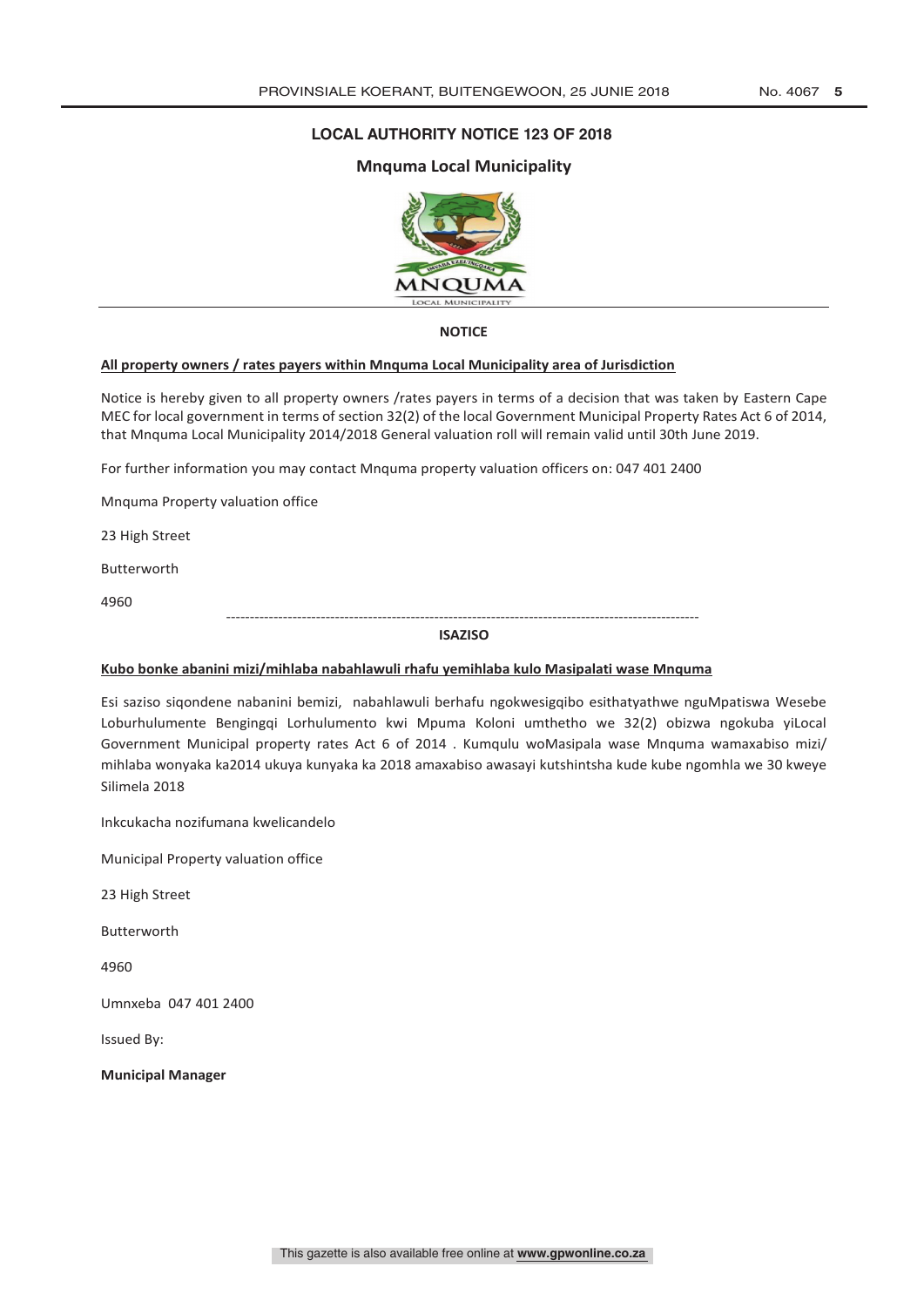This gazette is also available free online at **www.gpwonline.co.za**